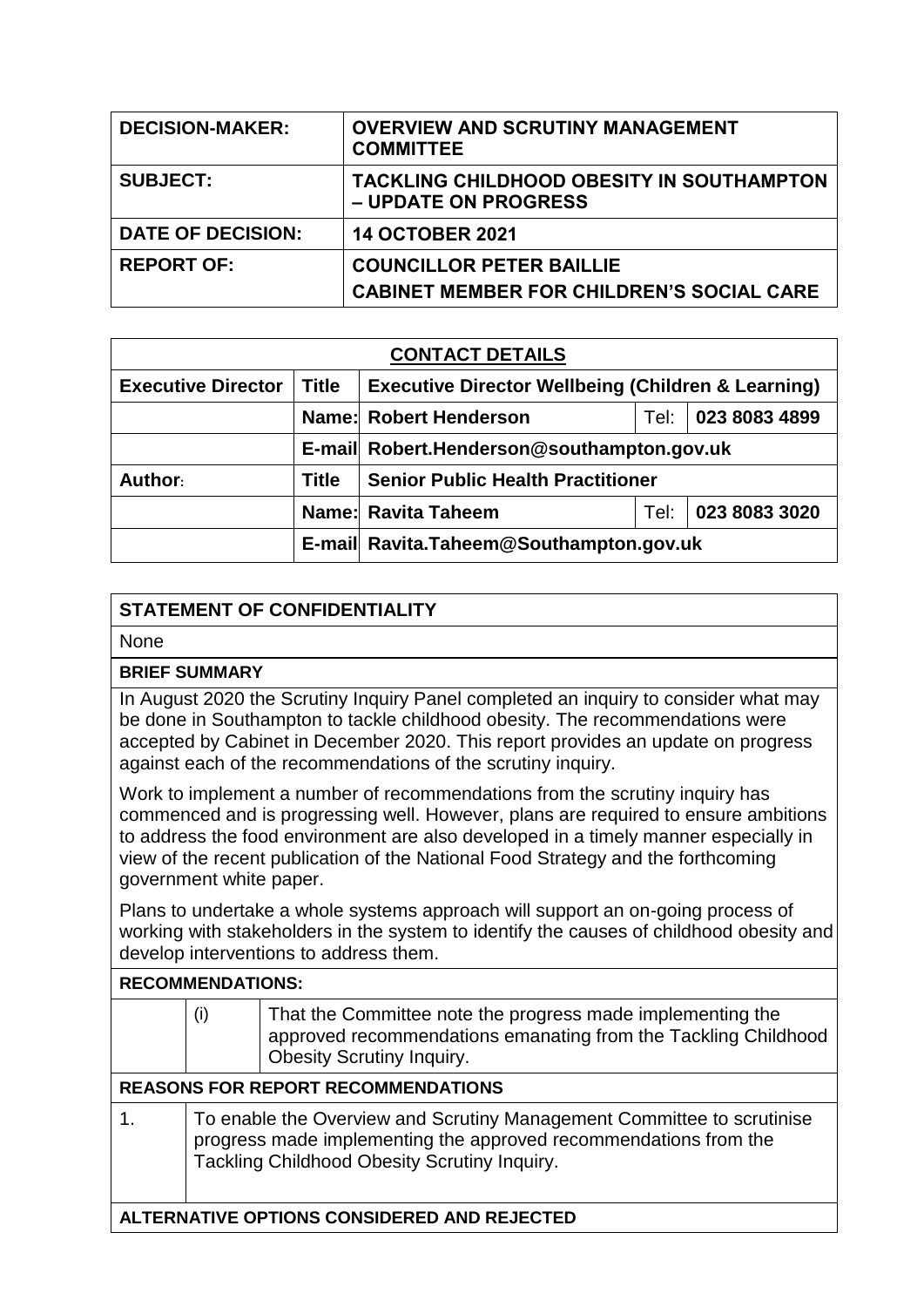| 2. | None.                                                                                                                                                                                                                                                                                                                                                                                                                                                                                                                                                                                                                                                                                                                                                                                                                                                                                                               |  |  |  |
|----|---------------------------------------------------------------------------------------------------------------------------------------------------------------------------------------------------------------------------------------------------------------------------------------------------------------------------------------------------------------------------------------------------------------------------------------------------------------------------------------------------------------------------------------------------------------------------------------------------------------------------------------------------------------------------------------------------------------------------------------------------------------------------------------------------------------------------------------------------------------------------------------------------------------------|--|--|--|
|    | <b>DETAIL (Including consultation carried out)</b>                                                                                                                                                                                                                                                                                                                                                                                                                                                                                                                                                                                                                                                                                                                                                                                                                                                                  |  |  |  |
| 3. | In Southampton, the level of obesity among year R students has remained<br>stable and similar to the national average, whereas rates in year 6 children<br>have increased overtime and have become worse than the national average.<br>The National Child Measurement Programme data indicate that in 2019/20 in<br>Southampton, the percentage of children who were overweight and obesity in<br>year R was 24.4% (England 23.3%) and in year 6 it was 38.0% (England<br>$35.2\%$ ).                                                                                                                                                                                                                                                                                                                                                                                                                               |  |  |  |
| 4. | From October 2019 to February 2020 the Scrutiny Inquiry Panel undertook an<br>inquiry to consider what more may be done in Southampton to tackle<br>childhood obesity. The concluding meeting of the inquiry was delayed due to<br>the Covid-19 lockdown. However, the final report of the Panel was presented<br>to Cabinet on 18 August 2020. Cabinet determined that all the<br>recommendations within the report should be adopted in full, however, the<br>Covid-19 pandemic has necessitated a re-direction of Council resources to<br>deal with the crisis. Therefore, the action plan to tackle childhood obesity was<br>adopted in two phases. Phase 1 focused on areas that could be progressed<br>from January 2021. Phase 2 will commence in January 2023 or when<br>additional funding can be secured. The following paragraphs provide a<br>summary of the progress made against the recommendations. |  |  |  |
|    | Phase 1                                                                                                                                                                                                                                                                                                                                                                                                                                                                                                                                                                                                                                                                                                                                                                                                                                                                                                             |  |  |  |
| 5. | Strategic oversight for tackling childhood obesity in Southampton has been<br>secured through the Cabinet Member for Children's Social Care. In addition,<br>the Executive Director for Wellbeing (Children and Learning) is heading up a<br>task and finish group to oversee delivery of the recommendations.                                                                                                                                                                                                                                                                                                                                                                                                                                                                                                                                                                                                      |  |  |  |
| 6. | To help foster a council-wide approach, the Council have also made a<br>commitment sign up to the Local Authority Declaration on Healthy Weight<br>(HWD). Plans are in place to be one of the first councils on the south coast to<br>sign up to the HWD by March 2022. A steering group will oversee this<br>programme of work and in 6-12 months this will evolve into a group to<br>oversee the whole systems approach (WSA) to obesity. The WSA has been<br>recommended by Public Health England for several years and a number of<br>councils in England have adapted the approach for their areas.                                                                                                                                                                                                                                                                                                            |  |  |  |
| 7. | To ensure public health priorities are fully considered as part of the new City<br>Vision, funding has been allocated for a new joint Public Health and Planning<br>post. The role has been graded and recruitment is progressing. This role will<br>involve work on the scrutiny inquiry recommendation to use the planning<br>system to promote healthy weight environments and restrict the growth in hot<br>food takeaways.                                                                                                                                                                                                                                                                                                                                                                                                                                                                                     |  |  |  |
|    | Phase 2                                                                                                                                                                                                                                                                                                                                                                                                                                                                                                                                                                                                                                                                                                                                                                                                                                                                                                             |  |  |  |
| 8. | An overarching recommendation in the scrutiny inquiry was improving the<br>local food environment. The main recommendations of becoming a<br>Sustainable Food Place and implementing a programme to encourage fast<br>food retailers to provide healthier options were postponed to phase 2. The<br>damaging effects of the current national food system have been highlighted in<br>the recently published National Food Strategy. This will be followed by a<br>government White Paper in the next few months. The strategy put a spotlight                                                                                                                                                                                                                                                                                                                                                                       |  |  |  |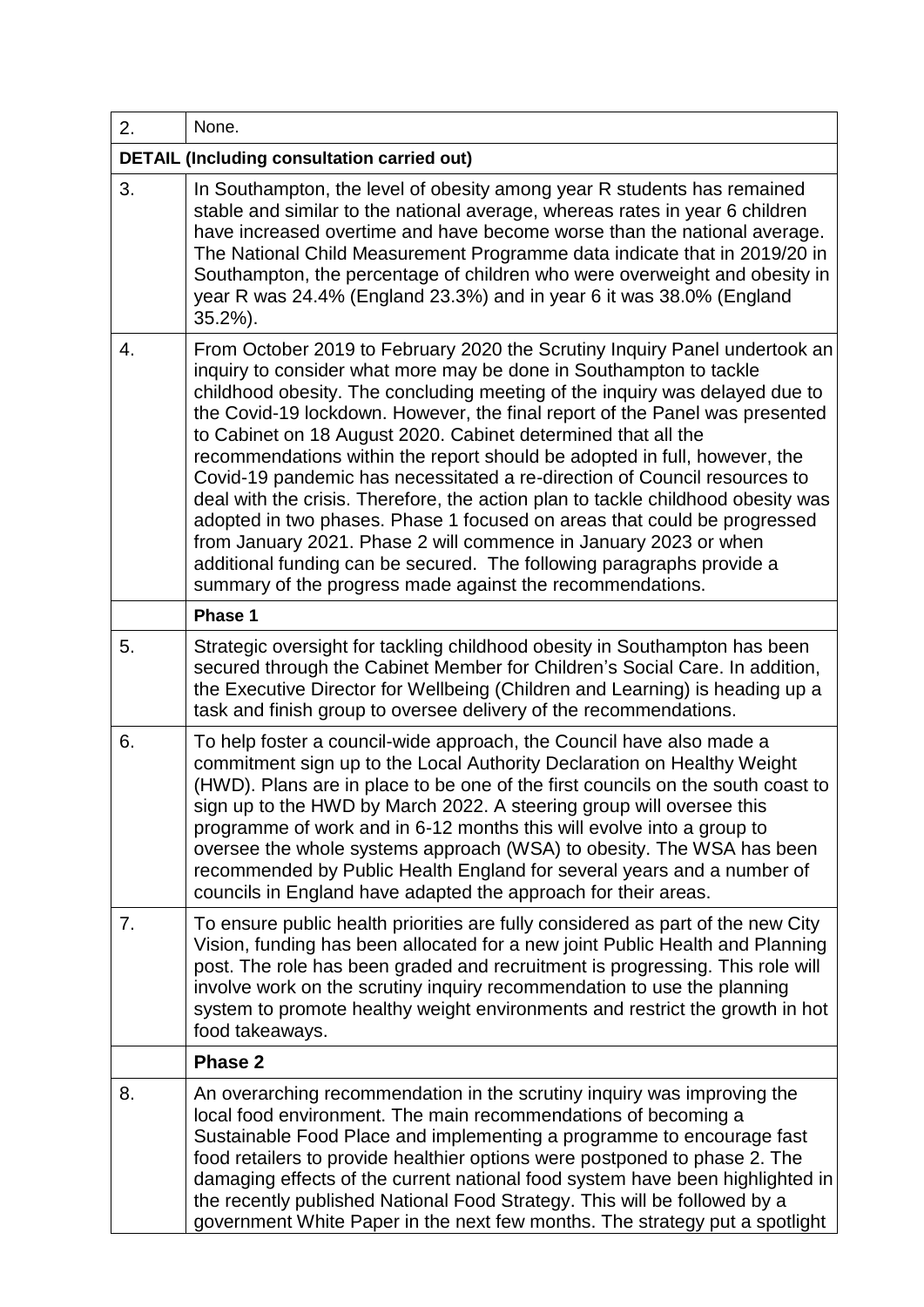|     | on obesity and the healthy years of life lost to illness, disability and death.<br>Fundamental change to the food system requires regulation at a national<br>level. However, during the scrutiny inquiry into tackling childhood obesity in<br>Southampton, local levers and examples of best practice from other councils<br>were explored and included in the recommendations. Consideration is now<br>required as to how the Council could make progress on these<br>recommendations. In the first instance priority should be given to a review of<br>the local food environment. |  |  |  |  |
|-----|----------------------------------------------------------------------------------------------------------------------------------------------------------------------------------------------------------------------------------------------------------------------------------------------------------------------------------------------------------------------------------------------------------------------------------------------------------------------------------------------------------------------------------------------------------------------------------------|--|--|--|--|
| 9.  | Additional funding and resources have been allocated to the healthy settings<br>programmes in the city (Healthy Early Years Award and Healthy High-5 (HH5<br>for schools)). The increased funding for HEYA will provide the capacity to<br>recruit 70% of local nurseries to the programme. The additional support for<br>HH5 from the Education team will aim to engage all schools in the city with<br>the award.                                                                                                                                                                    |  |  |  |  |
| 10. | The inquiry highlighted the potential role of the HENRY programme (Healthy<br>Eating and Nutrition in the Really Young (a parenting programme)) in tackling<br>childhood obesity in other local authority areas. The inquiry recommendation<br>was aimed at developing local parenting programmes to consider HENRY.<br>This area of work requires further consideration and will be included as part of<br>the work of the task and finish group.                                                                                                                                     |  |  |  |  |
|     | <b>Summary</b>                                                                                                                                                                                                                                                                                                                                                                                                                                                                                                                                                                         |  |  |  |  |
| 11. | Work to implement a number of recommendations from the scrutiny inquiry<br>has commenced and is progressing well. Some recommendations have been<br>deprioritised at this time and others, particularly work to improve the food<br>environment have been postponed to phase 2 or until funding becomes<br>available. However, it remains the ambition of the Council to address the food<br>environment in the city and to progress this in a timely manner. The recent<br>publication of the National Food Strategy will act as a catalyst for this work.                            |  |  |  |  |
| 12. | Work to undertake a whole systems approach to obesity will continue to<br>develop. This will support an on-going process of working with stakeholders in<br>the system to create and implement localised and innovative solutions.                                                                                                                                                                                                                                                                                                                                                     |  |  |  |  |
| 13. | As identified in the detailed progress update attached as Appendix 1, the next<br>12 months will be key to addressing challenges identified within the inquiry<br>report. Given this, the Committee may wish to request an update on progress<br>in 12 months' time.                                                                                                                                                                                                                                                                                                                   |  |  |  |  |
|     | <b>RESOURCE IMPLICATIONS</b>                                                                                                                                                                                                                                                                                                                                                                                                                                                                                                                                                           |  |  |  |  |
|     | <b>Capital/Revenue</b>                                                                                                                                                                                                                                                                                                                                                                                                                                                                                                                                                                 |  |  |  |  |
| 14. | Any proposals that require additional expenditure will need the funding source<br>to be identified before any costs are incurred.                                                                                                                                                                                                                                                                                                                                                                                                                                                      |  |  |  |  |
| 15. | The Public Health grant is provided annually. We await the national decision<br>on the public health grant value for 2022/23 or indeed if the grant will end.<br>The future funding mechanism, level and criteria have not been confirmed<br>and there is not a timescale for confirmation. Therefore, public health funding<br>cannot be committed at this stage.                                                                                                                                                                                                                     |  |  |  |  |
| 16. | Phase 1                                                                                                                                                                                                                                                                                                                                                                                                                                                                                                                                                                                |  |  |  |  |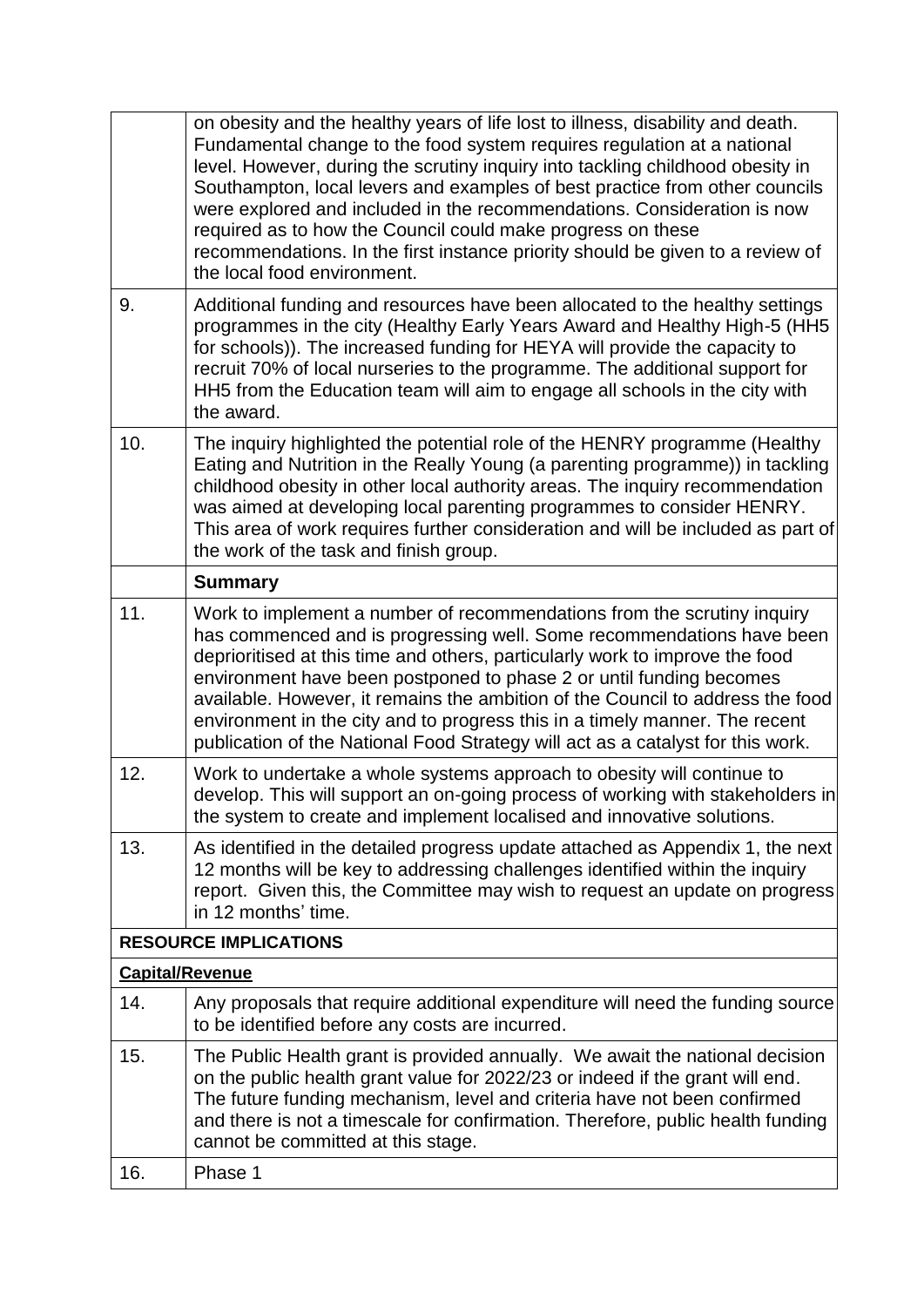|                                      | Funding is required for phase 1 of the plan. The estimated funding<br>requirement is £60,000 over two years. This funding has been committed<br>from the Public Health budget this year (from the Public Health reserve).<br>This Phase spans 2021/22 and 2022/23. The approximate cost each year will<br>be around £11.3K-£17.1k for 2021/22 and £47.9k-£43.1k for 2022/23 but<br>would be dependant on when the post was appointed to.<br>Phase 2<br>-We do not have the funding available to commence phase 2 but at this stage<br>the estimated annual funding requirement of £41,000 per annum (£31,000 per |  |  |
|--------------------------------------|------------------------------------------------------------------------------------------------------------------------------------------------------------------------------------------------------------------------------------------------------------------------------------------------------------------------------------------------------------------------------------------------------------------------------------------------------------------------------------------------------------------------------------------------------------------------------------------------------------------|--|--|
|                                      | annum officer time, plus £10,000 per annum of additional resource) to<br>progress recommendations 4 and 13-16.                                                                                                                                                                                                                                                                                                                                                                                                                                                                                                   |  |  |
|                                      | -A one-off cost of £1400-£2,000 for recommendation 9 has been secured.                                                                                                                                                                                                                                                                                                                                                                                                                                                                                                                                           |  |  |
|                                      | - HEYA 2021/22-there has been an uplift to the HEYA budget to support the<br>scaling up of the scheme. £13.5k per annum to £28.8k, although funding for<br>2022/23 is still to be confirmed.                                                                                                                                                                                                                                                                                                                                                                                                                     |  |  |
|                                      | -Business cases will be developed to deliver the other recommendations in<br>the plan.                                                                                                                                                                                                                                                                                                                                                                                                                                                                                                                           |  |  |
|                                      | -It is recommended to the Executive Management Team that the DPH,<br>Executive Director of Children's and Executive Director of Place work with<br>Finance colleagues to identify what can be achieved within existing resources<br>and where there are resource gaps – that would require reprioritisation of<br>resource.                                                                                                                                                                                                                                                                                      |  |  |
|                                      | <b>Property/Other</b>                                                                                                                                                                                                                                                                                                                                                                                                                                                                                                                                                                                            |  |  |
| 17.                                  | None                                                                                                                                                                                                                                                                                                                                                                                                                                                                                                                                                                                                             |  |  |
|                                      | <b>LEGAL IMPLICATIONS</b>                                                                                                                                                                                                                                                                                                                                                                                                                                                                                                                                                                                        |  |  |
|                                      | Statutory power to undertake proposals in the report:                                                                                                                                                                                                                                                                                                                                                                                                                                                                                                                                                            |  |  |
| 18.                                  | The Health and Social Care Act 2012 requires Local authorities to collect data<br>on Reception Year and Year 6 children's height and weight from all state-<br>maintained schools within their area as part of the National Child<br>Measurement Programme. Public Health England (PHE) provide operational<br>guidance to local authorities and schools on how to undertake the exercise.<br>The Act also requires Local Authorities to improve the health of their local<br>population.                                                                                                                        |  |  |
|                                      | <b>Other Legal Implications:</b>                                                                                                                                                                                                                                                                                                                                                                                                                                                                                                                                                                                 |  |  |
| 19.                                  | None                                                                                                                                                                                                                                                                                                                                                                                                                                                                                                                                                                                                             |  |  |
|                                      | <b>RISK MANAGEMENT IMPLICATIONS</b>                                                                                                                                                                                                                                                                                                                                                                                                                                                                                                                                                                              |  |  |
| 20.                                  | Executive Director for Wellbeing (Children and Learning) is heading up a task<br>and finish group to oversee delivery of the recommendations.                                                                                                                                                                                                                                                                                                                                                                                                                                                                    |  |  |
| <b>POLICY FRAMEWORK IMPLICATIONS</b> |                                                                                                                                                                                                                                                                                                                                                                                                                                                                                                                                                                                                                  |  |  |
| 21.                                  | Reducing childhood obesity is a stated priority within the 2021-2025                                                                                                                                                                                                                                                                                                                                                                                                                                                                                                                                             |  |  |